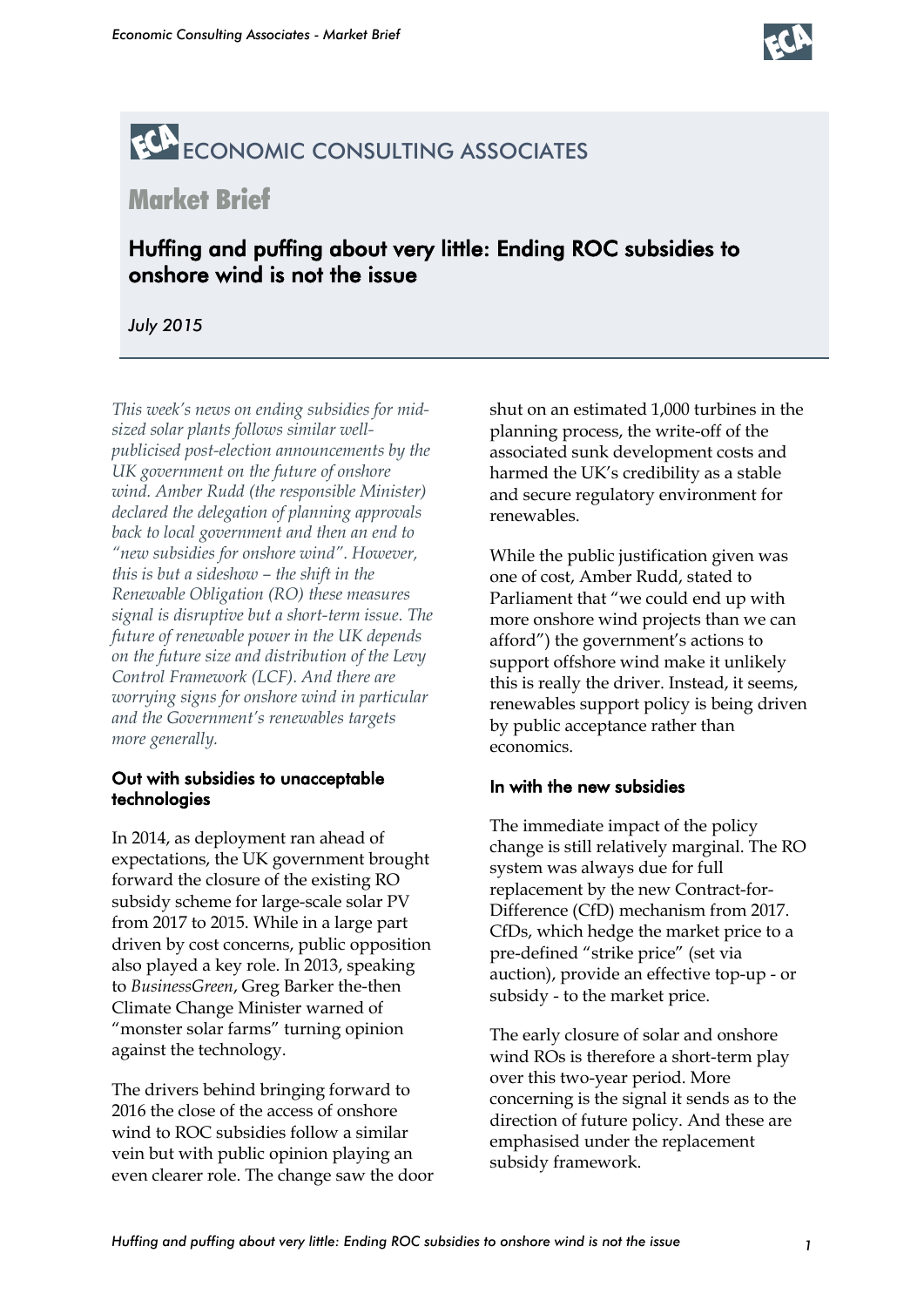

The LCF sets an aggregate cap to all support for low carbon generation that is classified as "levies", whether this is used to fund the RO or CfDs. The level of support is currently declared out to 2020- 21, when it reaches £7.6 billion. Much of this available fund has already been allocated with limited and uncertain scope for additional auctions pre-2020.

#### The onshore/offshore divide

The first CfD auction separated renewable technologies into "established" and "nonestablished" pots. In theory this provides support to immature technologies, helping bring their costs down through experience by protecting them from competition with more mature alternatives. Offshore wind was categorised as "non-established" while onshore wind and solar PV were "established". Around 80% of the available LCF funds were earmarked to the "non-established" pot.

This split makes little sense from an economic standpoint. While the pricing for offshore was impressively low, the technology remains significantly more expensive than its onshore cousin as well as solar. The net result is inevitably therefore less renewable bang for the buck. However, it fits well with the apparent government policy priority of putting renewables where they can't be seen.

#### And what about nukes?

Where is nuclear in all this? Although nuclear power plants are eligible for CfDs, the costs of these are not included in the LCF. While the costs of nuclear are much debated, even the much-criticised 35-year

Economic Consulting Associates provides economic and regulatory consulting services to industry, investors, governments and regulators in the electricity, natural gas and water sectors. Based in London, we work in the UK, Europe and worldwide.

CfD deal agreed for Hinkley C, at a price of £92.50 per MWh, is cheaper than offshore wind. However, a government that cannot support onshore wind because of concerns over local opposition seems very unlikely to pursue a major nuclear programme. Hinkley C may, therefore, well be the start and end of the UK's nuclear "renaissance".

#### So what now?

The government's declared intention is to progress to technology-neutral auctions in the 2020s and then, beyond that, to a true subsidy-free landscape with only carbon pricing as a support.

In actuality, the government appears to have decided to limit future support to low carbon generation that faces minimal local opposition—ie, offshore wind. But this then comes up against the other imposed constraint—the financial limits under the LCF. Taken together, the implication is that the UK is about to pour billions into supporting one of the most costly means of delivering renewables with inevitable impacts on the resulting capacity build. The results look likely to be the worst of all worlds—failing to meet renewables targets in a very expensive way.

*While the media has focused on changes to the RO scheme, this is but a side show regarding the long-term future of low carbon development in the UK. The objective of decarbonisation seems at odds with the current direction of travel. The real questions lie in the future size and distribution of the Levy Control Framework and the government's willingness to prioritise decarbonisation over local opposition.* 

Economic Consulting Associates 41 Lonsdale Road London, NW6 6RA Tel: +44 (0) 20 7604 4546

www.eca-uk.com